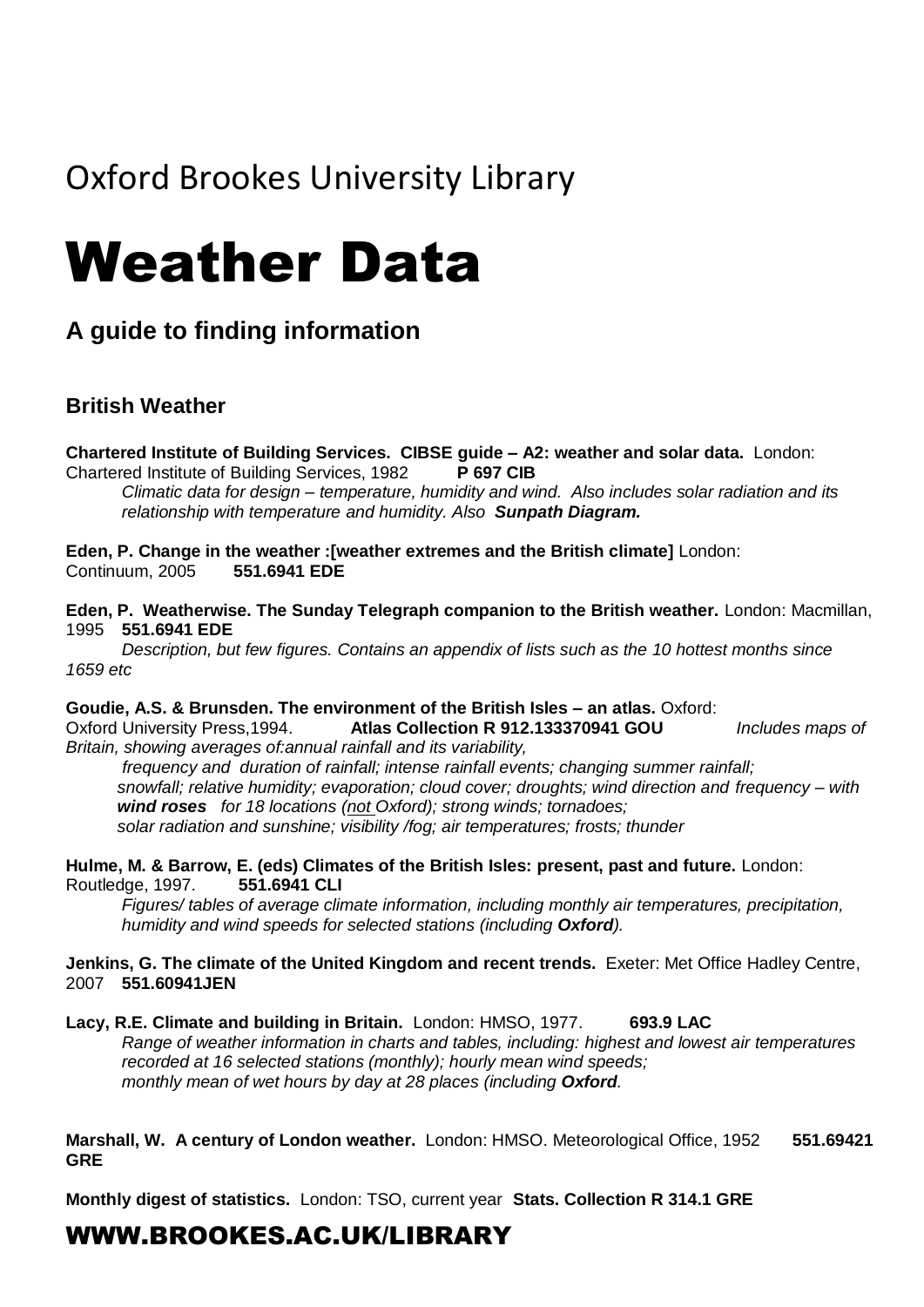*These are also available online. Access via Electronic Library – Reference Desk – Statistics – National Statistics. Includes air temperatures, rainfall and sunshine for regions*

**Page, J. & Lebens, R. (eds) Climate in the United Kingdom**. A handbook of solar radiation, temperature and other data for thirteen principal cities and towns. London: HMSO, 1986. **551.6941 CLI** *Sunshine, temperature, wind speed, rainfall etc. for 13 towns and cities (not Oxford)*

Stirling, R. The weather of Britain. 2<sup>nd</sup> rev ed. London: Giles de la Mare, 1997. 551.6941 STI *Includes some charts and tables of average climate information since 1901* 

**The agricultural climate of England and Wales.** London: HMSO.Ministry of Agriculture, Fisheries & Food, 1976. **630.2516 SMI**

*Average monthly figures for temperature, rain, sun, day length etc. for more than 50 areas in England and Wales. (Oxfordshire – Area 31)*

**Wallen, C.C. (ed) World survey of climatology, vol 5. Climates of Northern and Western Europe.**  Barking: Elsevier, 1970. **551.6 WOR**

*Chapter 3, 'The climate of the British Isles'. Data from stations including Oxford – atmospheric pressure & temperature; humidity and precipitation; average daily maxima and minima temperatures; average daily duration of bright sunshine, etc*.

**Weather data with climate change scenarios. Technical Memorandum TM 34**. CIBSE, 2004 The full text is available online through Construction Information Service. Access is via *Electronic Library* – *Databases.*

**Weather, solar and illuminance data**. **Guide J.** CIBSE, 2002 The full text is available online through Construction Information Service. Access is via *Electronic Library* – *Databases*.

**Wheeler, D. & Mayes, J. (eds) Regional climates of the British Isles.** London: Routledge, 1997. **551.6941 REG**

*Includes figures and tables of information relating to specific sites in 10 regions in the British Isles, including mean monthly totals from 1961-1991. (not Oxford)*

#### **World Weather Data**

**Meteorological office. Tables of temperature, relative humidity and precipitation for the world. Parts 1- 6.** London: HMSO, 1953 – 1980. **551.69 GRE**

**Pearce, E. A. and Smith C.G. The Hutchinson world weather guide.** London: Helicon Ltd., 2000 **551.6 PEA**

**Philip's atlas of the world - Comprehensive ed.** London: George Philip and Sons, 2002 **Atlas Collection 912 PHI**

**Philip's university atlas.** London: George Philip and Sons, 2000 **Atlas Collection 912 PHI**

**Reynolds, R. Philip's guide to weather.** London: George Philip Ltd., 1999 **551.6 REY**

**Wood, R. A. (ed) The weather almanac. 9th ed.** Detroit: Gale, 1999. **R 551.6573 WEA**

**World survey of climatology.** Amsterdam: Elsevier, 1969-1984 **551.6 WOR**

**World travel guide.** London: Columbus Press, 2007

#### **338.4791 WOR**

*Climate graphs, showing monthly maximum, average and minimum temperatures; rainfall; hours of sunshine; and humidity levels for all principal tourist locations in the world.*